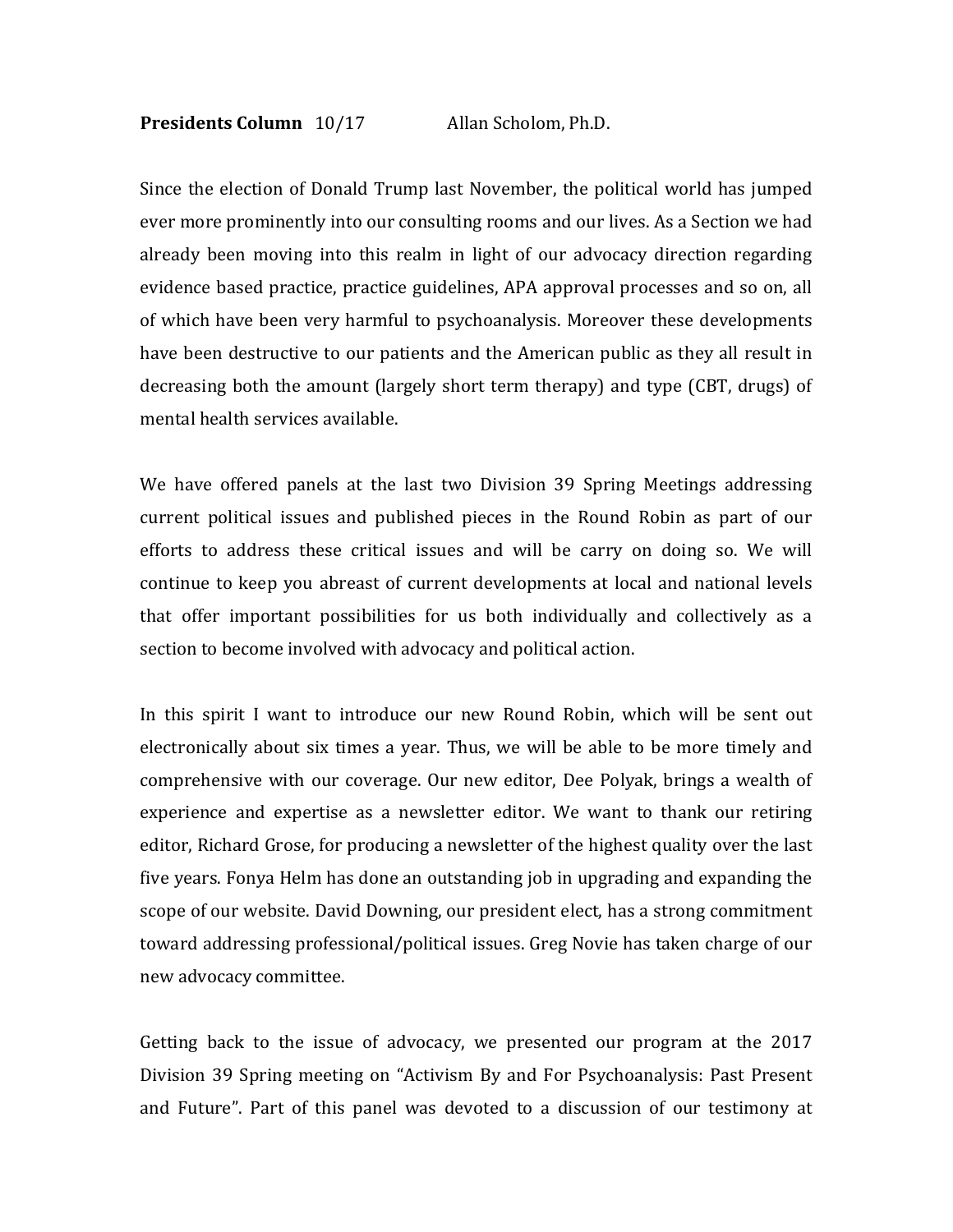hearings held by the Department of Education (which reviews and accredits professional associations) last June regarding the direction of the APA Committee on Accreditation toward approving programs dominated by a CBT orientation (now about 80%). We argued that APA is creating a CBT monopoly, which deprives the public from access to a broad range of therapeutic treatments. This effort is ongoing and we will persist in our efforts to advocate for greater inclusion of psychoanalysis in training programs and internships.

In this regard, an important new organization has been formed, the Psychotherapy Action Network (https://psian.org). This organization evolved out of the conference in Chicago in January of 2017, "Advancing Psychotherapy for the Next Generation: Rehumanizing Mental Health in Policy and Practice", sponsored by the Chicago Center for Psychoanalysis. Members of our Section presented and participated at the conference and are involved with the organization. The overarching mission of PsiAN is to preserve and enhance psychotherapy and psychoanalysis, which we hope will begin a new era of activism on behalf of our profession and the public.

Another important development involves the Kedzie Center in Chicago, which provides treatment for underserved populations and is psychodynamically oriented. The Center was established by a referendum in the community allowing for tax revenue to fund its operations. Getting the referendum passed and navigating the legislative process was a model of collaboration between a committed and courageous group of citizens in the community and psychodynamically oriented professionals. Recently a similar referendum was passed in Chicago in a second community.

## **Psychoanalysis and the Analysis of the American Mind and System**

Returning now to the ever-present reality of Donald Trump infiltrating our lives, I want to address the possibilities this offers if not requires of us. As I talk to people, read list serves and the mainstream media, an overarching reaction is along the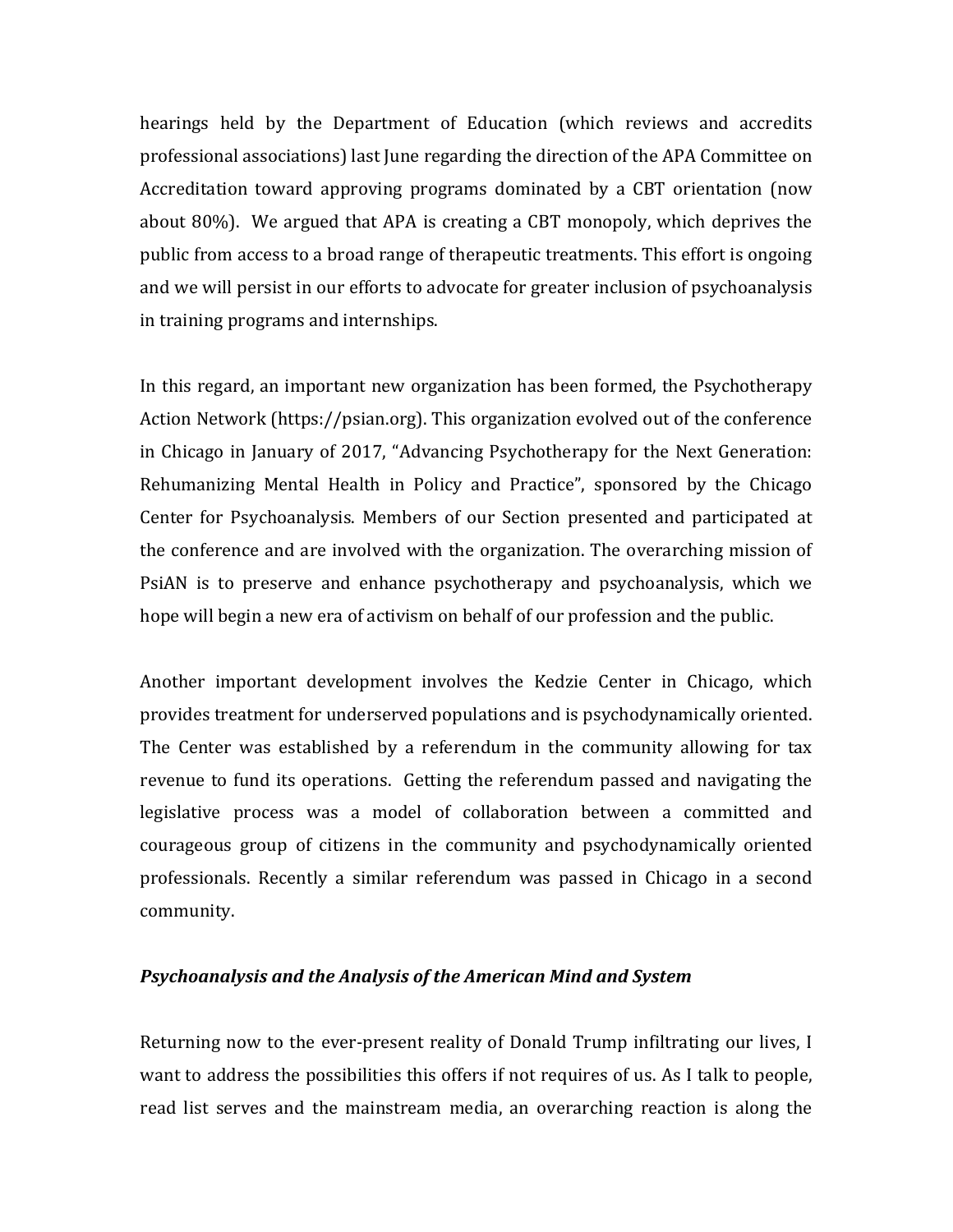lines of how could it happen that this "evil" and/or "sick" man could become President? The implication is that this is some sort of American anomaly and that getting rid of Trump will return us to something like the "good old days."

This attitude calls to mind Claude Rains (Louis, the Police Chief) in "Casablanca" who says with major 'tongue in cheek' to Humphrey Bogart (Rick the Café owner), "I'm shocked...there's gambling going on here!" Of course there was lots of gambling going on just as there have been lots of evil and/or sick things that have happened in the United States prior to Donald Trump. To name a few, we can cite the genocide of 10 million Indians, the countless millions of Blacks killed and enslaved, the endless imperial wars (the US throughout its history has almost never not been at war), the ever increasing economic inequality escalating over the last forty years of neoliberalism, the appalling health care of citizens that is by far the worst in the first world and in some cases worse than some third world countries, and so on.

More recently during the Obama administration we have the failure to prosecute the banks and bankers after 2008, the deportation of more immigrants than ever before, the prosecution of more whistleblowers than ever before, the use of more drones than ever before, and of course significantly increasing economic inequality, and so on. We can add here the escalating level of mass gun violence being turned inward by Americans on the American people that has now entered the Trump era.

Moreover, we must consider the Republican Party beyond Trump as it attempted to "repeal and replace" Obamacare. Their effort to impose changes to the health care system would have resulted in more that twenty million Americans losing insurance. This would lead to people dying, perhaps thousands as 45,000 deaths per year have been linked to lack of coverage. To even attempt this is monstrous if not murderous. The underlying reason for proposing these cuts is to provide major tax breaks for the wealthy whose money is behind the elections of those in power. This is a profound testament to the perilous state of our democracy and our country.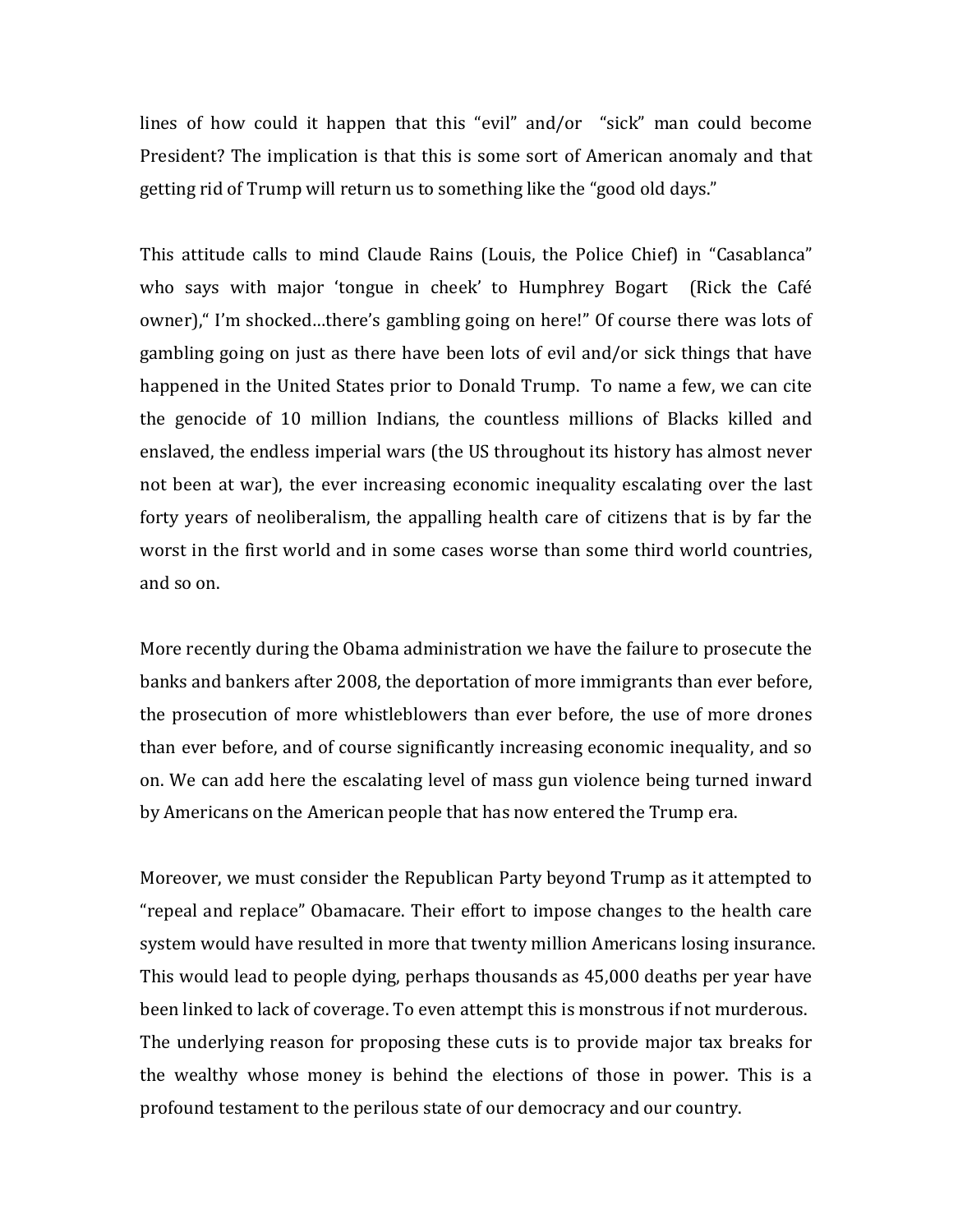To bring the issue close to home, imagine we were seeing a patient who talked about working for a bad boss (whether sick, evil or whatever). The patient expressed the belief that having a new boss would basically fix his/her problems. Surely we would be fundamentally skeptical of this belief and, of course, mindful of deeper issues.

The public mood can understandably be characterized by the immortal words of Howard Beale of "Network" - "Mad as hell and not going to take it anymore". This is not just reflective of Trump voters but Sanders supporters as well. If we add both we could say that more two thirds of the electorate feels this way. To be sure Trump appeals to some of our basest instincts. This is terribly destructive to many and to the body politic as a whole. He also appeals to a lot of people who are legitimately "mad as hell" and as documentary filmmaker Michael Moore says, love Trump's brazenness as in "that took balls" to say even if they don't agree with what he says. Or as historian of psychoanalysis, Eli Zaretsky puts it, people respond to his "id" (emotionally charged) talk versus the "superego" (inhibitory) talk of most politicians. Perhaps we can take lessons from this in terms of speaking out more directly and forcefully.

But there is another issue here. What do we say? Or perhaps more importantly from what perspective do we speak? We sometimes see on our list serves the idea that we ought find some "psychoanalytic" point of view from which to approach the subject. What does this mean? Do we just graft analytic concepts onto Donald Trump or world events more thoroughly? Is it enough to diagnose Trump or say that he is saturating and penetrating us with projective identifications? This approach may give us some small comfort, as we may feel we understand and thereby have some sense of control over what is going on, but does it further our work with patients or accomplish much in the public's mind?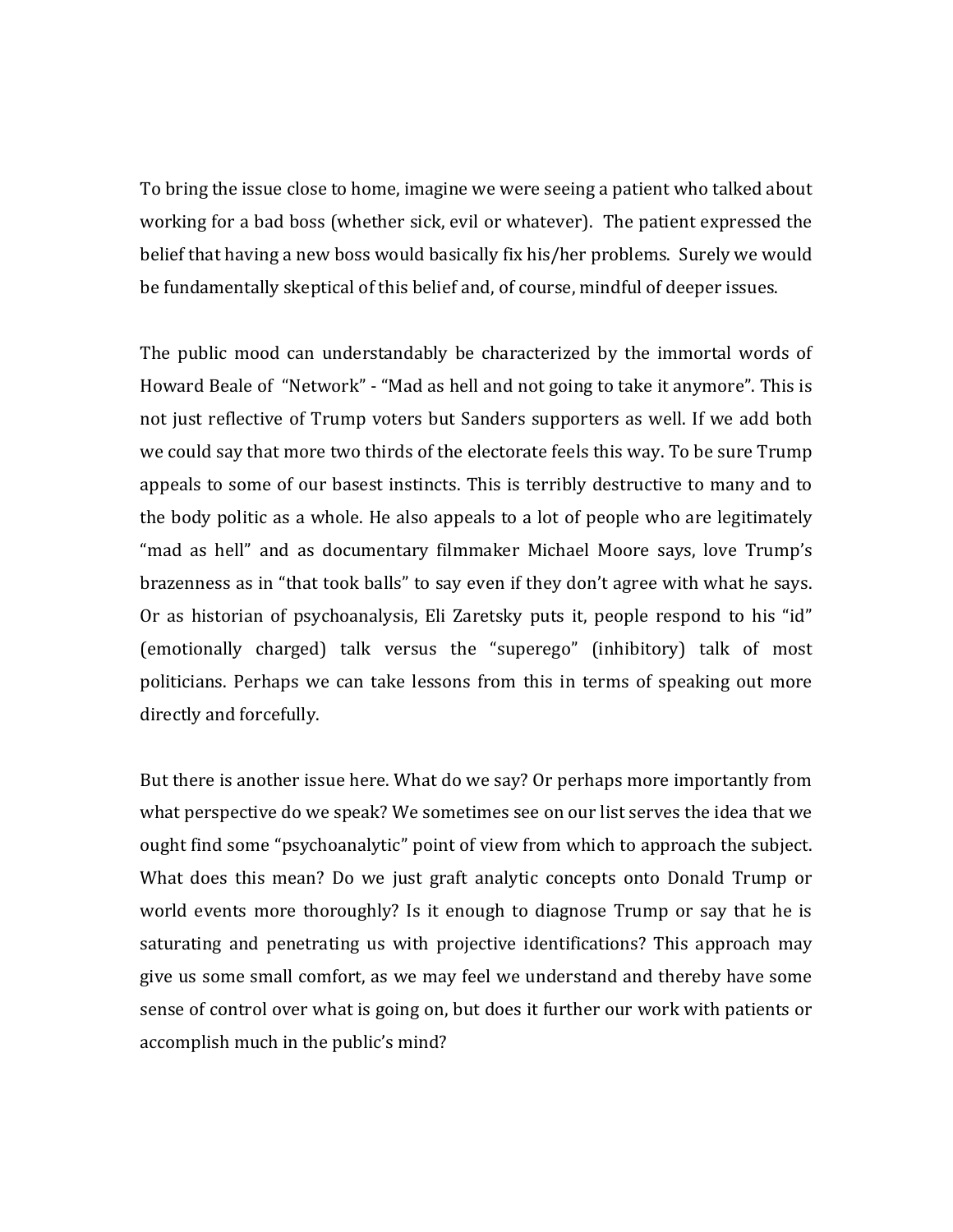I believe we now have a great opportunity to grow as a field, to become more clinically and socially relevant and address the increasing marginalization of psychoanalysis. If we consider that the essentials of psychoanalysis are the potency of unconscious process and influence, the critical importance of history and development, all taken with an ethic that values authenticity, freedom and subjectivity, we have a basis upon which to expand our theory and practice both in and out of our offices. In order to move in this direction we must take the system of societal organization more into account, namely capitalism and the neoliberal version of it over the last 40 years that not surprisingly coincides with the decline in the influence and credibility of our field. Simply put, the overarching values of our current system - consumerism, commodification and the domination of profit over human need are in opposition to the essence of our own.

Problematically we have been complicit to some extent in our theorizing and practice in relation to the system. To illustrate, Philip Cushman (1995) speaks of the "war" between Melanie Klein and Harry Stack Sullivan during the 1940's wherein the province of psychoanalysis was further defined. For Klein the emphasis on inherent structures and motivations dominated, whereas for Sullivan the influence of the social and political took on far greater import. This is not meant to diminish the clinical value of Klein's work. Rather this speaks to the political forces both internal and external to psychoanalysis contributing to her triumph and the "road" not traveled" as Cushman puts it, and "to consider history and politics as appropriate subjects of study, to conduct research on the moral messages within theories. Sullivan, albeit haltingly, walked down this road ...For Klein the possibility never existed."

For Cushman, Klein's success had to do with the domination of consumption and commodification in the economic and political system that corresponded to the taking in of the breast however good or bad. We might also consider how our theories contributed to the past hegemony of psychoanalysis in the mental health world in that we became the 'experts' in this internal realm. This provided us with a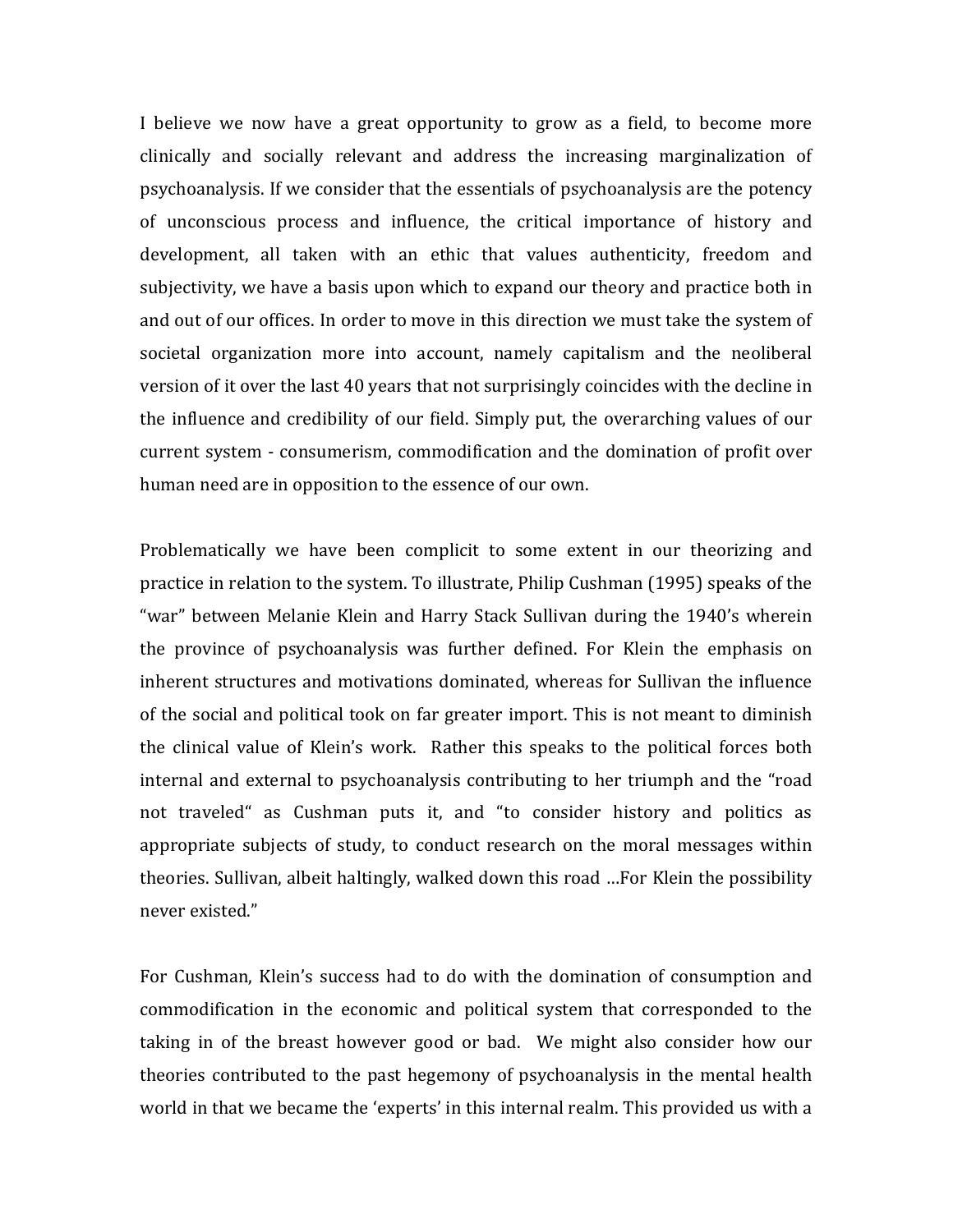privileged position professionally over clinical matters, which had clear economic implications.

Furthermore, the origins of psychoanalysis can be seen in the framework of political and historical developments. In a recent paper presented at our Activism Panel  $(2017)$ , I discuss the emergence of psychoanalysis in the context of the industrial revolution along with social work, labor unions and so on, all of which served as counterforces to the alienation and social fragmentation brought about via the systemic economic imperatives toward profit above all else. What I am arguing here is that psychoanalytic values are more compatible with a 'socialist' vision of life. This is of course what many of the founders (Fromm, Fenichel, Reich, Jacobson and others of the Frankfurt School) of our field believed. Moreover, there was an understanding that we cannot divorce ourselves from the political world and the economic system in which we are embedded.

We now have the opportunity to address the rise in protest and outrage over the economic inequality and social injustice crystallized in the Donald Trump era. In taking a psychoanalytic stance, being mindful of unconscious influence and the avoidance of awareness, we might turn our attention to broader group/social forces. Just as we do with our patients, we might examine more critically how and why as Americans we often act against our own self-interest.

One example of this involves how we deny or disavow the earlier mentioned darker side of our history and current politics. I believe the illusion of American Exceptionalism (which we might call a 'cultural grandiosity' as in "Make America" Great Again") serves to keep us from more analytically addressing the harmful aspects of our current system. Of course, there are countless other approaches that can enhance and deepen our understanding of the context in which we practice.

Analyzing how the past is affecting the present is of course what we would do with our patients. Engaging this and related issues in the public sphere, and in the